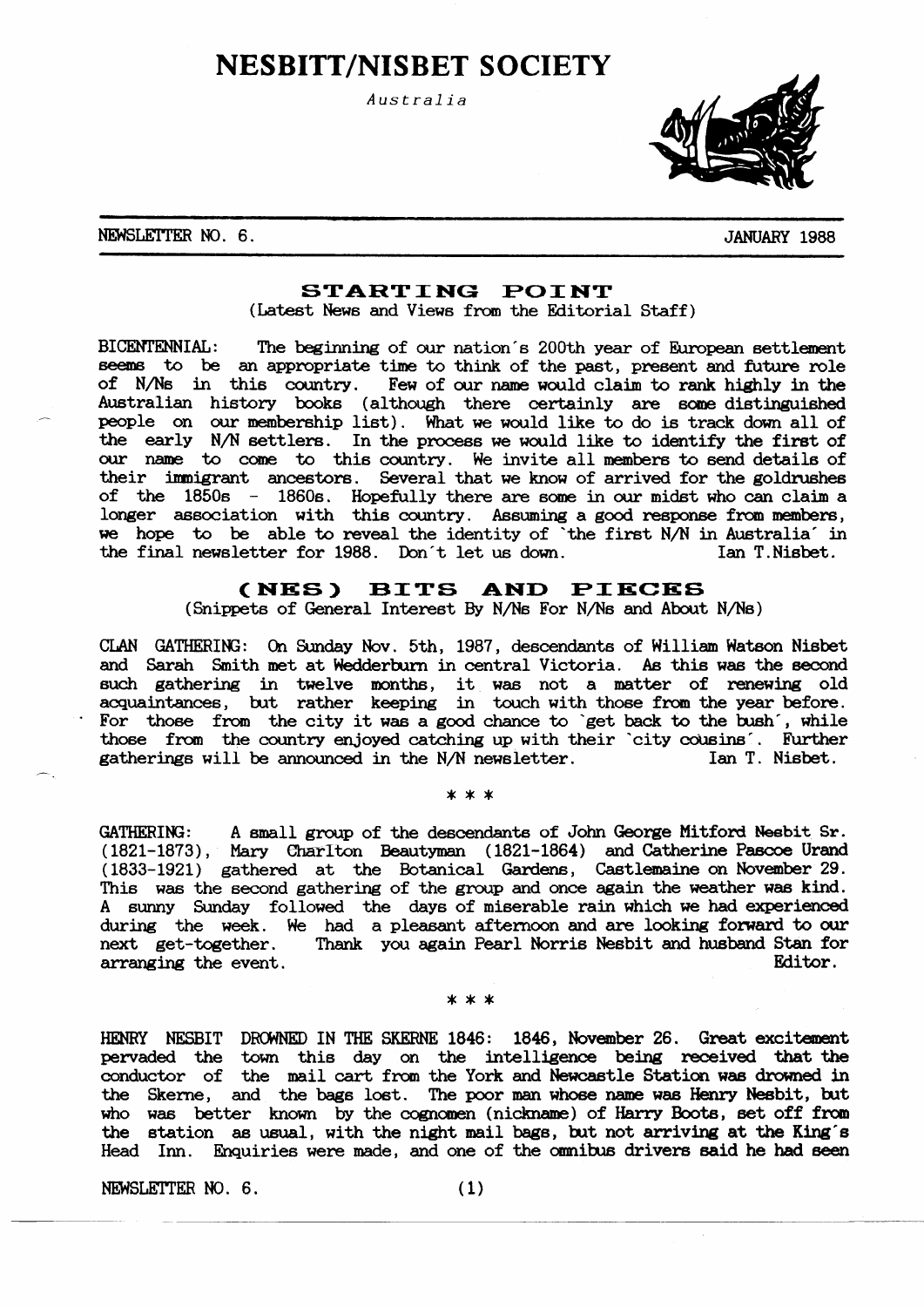something like a cart upside down in the Mill-pot. The cart and horse were found, but poor Harry was not discovered until the morning of the 27th, the body having been moving about in the Mill-pot the whole of the previous day, as the place where it was found had been dragged previously without success. The river was considerably swollen, and it would appear that the deceased must have attempted the narrow and dangerous passage called the Mill Bank; where there is no railing, and slipped off the bounding wall into the water. The mail bags were found in a tolerable condition by Mr. Gent, of Polam, a considerable distance down the stream. "Harry Boots" was buried with much respect, and is commemorated by a tombstone in the churchyard. Many accidents have occurred in the time of the floods which rapidly rush down the Tees and Skerne.

From the "History and Antiquities of the Parish of Darlington" by W. Hylton Dyer Longstaffe. F.S.A. First published in 1854; republished 1973 by Patrick and Shotton. (The parish of Darlington is in Co. Durham England, Editor).

 $* * *$ 

THE NISBET BOATHOUSE: The Nisbet **Boathouse** is situated amidst the supurb scenery of the mid-Teviot Valley. It lies approximately five miles N/E of Jedburgh and can be approached from the A.698 **Hawick/Kelso** main road, or the B.6400 Ancrum/Kelso secondary road. It stands on the north bank of the Teviot river and enjoys wonderful southerly views of the river. Teviot Valley and the Cheviot Hills. It is built of stone with slate roof and provides accommodation for a maximum of six people.



There is a three-car garage, with a fuel store and fishing tackle room, with rod hooks and tackle table. Night storage heaters in the sitting room and landing provide background heat and air the premises. The gardens are maintained by the Estate. The exclusive rights to fish the "Nisbet Beat" of<br>the Teviot are let with the cottage. The Nisbet Beat has approximately 2.5<br>miles (4.2 km) of double bank fishing and there are nine recognised poo the Beat with other places that hold fish in various water conditions. Information can be obtained from Lothian Estates.

From the Official Guide Roxburgh District (Flower of the Scottish Borders). Material supplied by Mrs. Sarah Chambers of Cakleigh, Victoria.

\* \* \*

ROBBIE BURNS BIRTHDAY: From Bill Kelsey, editor of the N.A. & U.K. newsletter. "As the son of a Scottish Highlander who never lost his burr after 50 years in America, I don't need such excuse to brag a bit about the contribution of the Scots to the whole wide world.. Robbie Burns birthday (Jan. 25, 1759) is a great time to do just that -- and here's a delightful wee piece that fits the bill".

"An Englishman enjoys his breakfast and MARMALADE, invented by Mrs. Keillor of Dundee Scotland, reaches for his RAINCOAT, patented by Charles MacIntosh from Glasgow Scotland, to dash to the station on his BICYCLE, invented by Kirkpatrick MacMillan, blacksmith of Dumfries Scotland, whose TYRES, invented by John Boyd Dunlop of Dreghorn Scotland, run on a TARMAC ROAD developed by John MacAdam of Ayr Scotland. The journey by train, whose STEAM ENGINE was invented by James Watt of Greenock Scotland, takes him to work at the BANK OF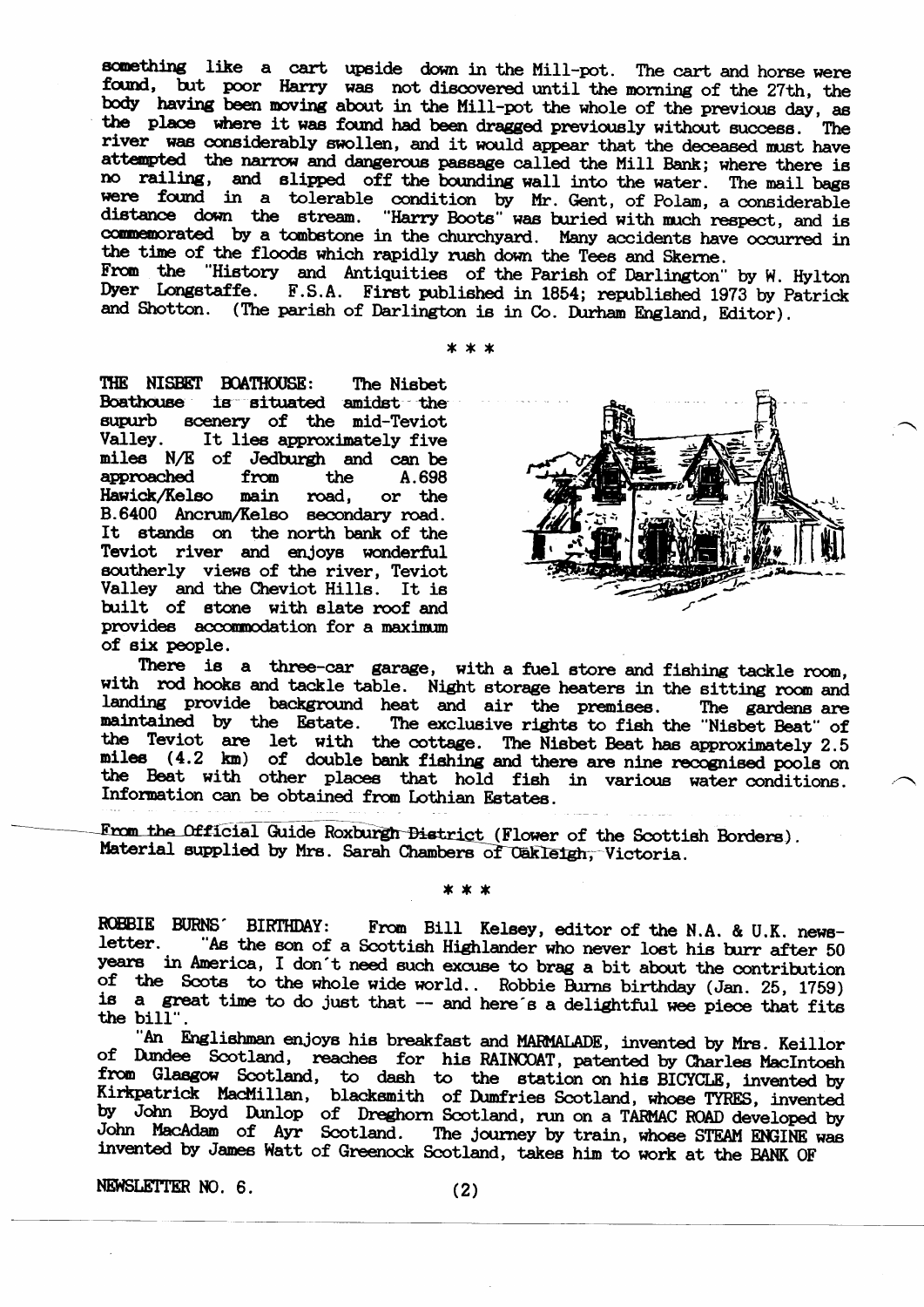ENGLAND, founded by William Paterson of Dumfries Scotland. While opening his mail with ADHESIVE STAMPS affixed, invented by James Chalmers of Dundee Scotland, he puffs on a CIGARETTE, first manufactured by Robert Gloag of Perth Scotland.

He later rings his wife on a TELEPHONE, invented by Alexander Graham Bell, born in Edinburgh Scotland. She tells him dinner will be his favourite ROAST BEEF, from Aberdeen Angus raised in Aberdeenshire Scotland. He arrives home to find his daughter watching TELEVISION, invented by John Logie Baird of Helensburgh Scotland, a programme on the U.S. NAVY, founded by John Paul Jones of Kirkbean Scotland, and his son reading TREASURE ISLAND, by Robert Louis Stevenson of Edinburgh Scotland, and on lifting the BIBLE, he finds the first name mentioned is again a Scot--King James VI, who authorised its translation.

The Englishman is unable to turn from the ingenuity of the Scots. He could turn to WHISKY, but Scotland supplies the best, or to end it all, he might put his head in a gas oven--COAL GAS was discovered by William Murdoch of Ayr He could shoot himself, but his BREACH-LOADING RIFLE was invented by Scotland. Captain Pat Ferguson of Pitfours Scotland. If unsuccessful he could be injected with PENICILLIN, discovered by Alexander Flemming of Darvel Scotland, or given an ANAESTHETIC, discovered by Sir James Young Simpson of Bathgate Scotland. Scotland. His last hope a transfusion of Scots blood, then he could ask, wha's like us? Damn few and they're a 'deid'".

 $* * *$ 

NEWSLETTER SPONSOR: Bill Kelsey is sponsoring the postage of our newsletter for one year to nine addresses in Scotland and Ireland. Dot Nesbit certainly started something. Our newsletter now goes to a total of eleven U.K. genealogical societies. Thank you Bill for your generosity.

\* \* \*

NISBET N.S.W. RECORDS: James E. Nisbet of Cremorne, who has the N.S.W. Births, Deaths & Marriages indexes up to 1906 on microfiche has extracted the N.S.W. NISBET entries and has kindly supplied a copy to the society. Time permitting James will work on the other spelling variants. Many thanks James. Editor.

# **SOCIETY NEWS**

CHRISTMAS PARTY: A group of around forty members and guests attended the first annual N/N Christmas party on Dec. 5th, 1987 at the home of Ian M. and Joy<br>Nisbet. All present seemed to enjoy the evening and in particular, the two<br>highlights of the night: our own personal bagpipe concert and a sumptuou supper (full of good cheer and calories). Mr. Bill Walker, of the Rats of Tobruk Pipe Band, serenaded and entertained guests (and neighbours) with some stirring bagpipe playing. His enthusiasm and cheerfulness was only matched by the loudness of his pipes! Even our newsletter editor (who has a hearing problem) had no trouble in appreciating Bill's playing.

Supper was provided by the ladies of the social committee and would have done justice to any five star hotel. Despite the large number of people, there was plenty for all and I'm sure the Nisbet household had many delicious left-overs. From all present, many thanks to Ian and Joy once again for their hospitality, to the social committee for organising and catering the event and to Bill Walker for his piping. Ian T. Nisbet.

#### \* \* \*

Once again I have the pleasure of inviting you to join our **FAMILY PICNIC:** "Gathering" - a picnic. The date: Sunday, 21st February, 1988.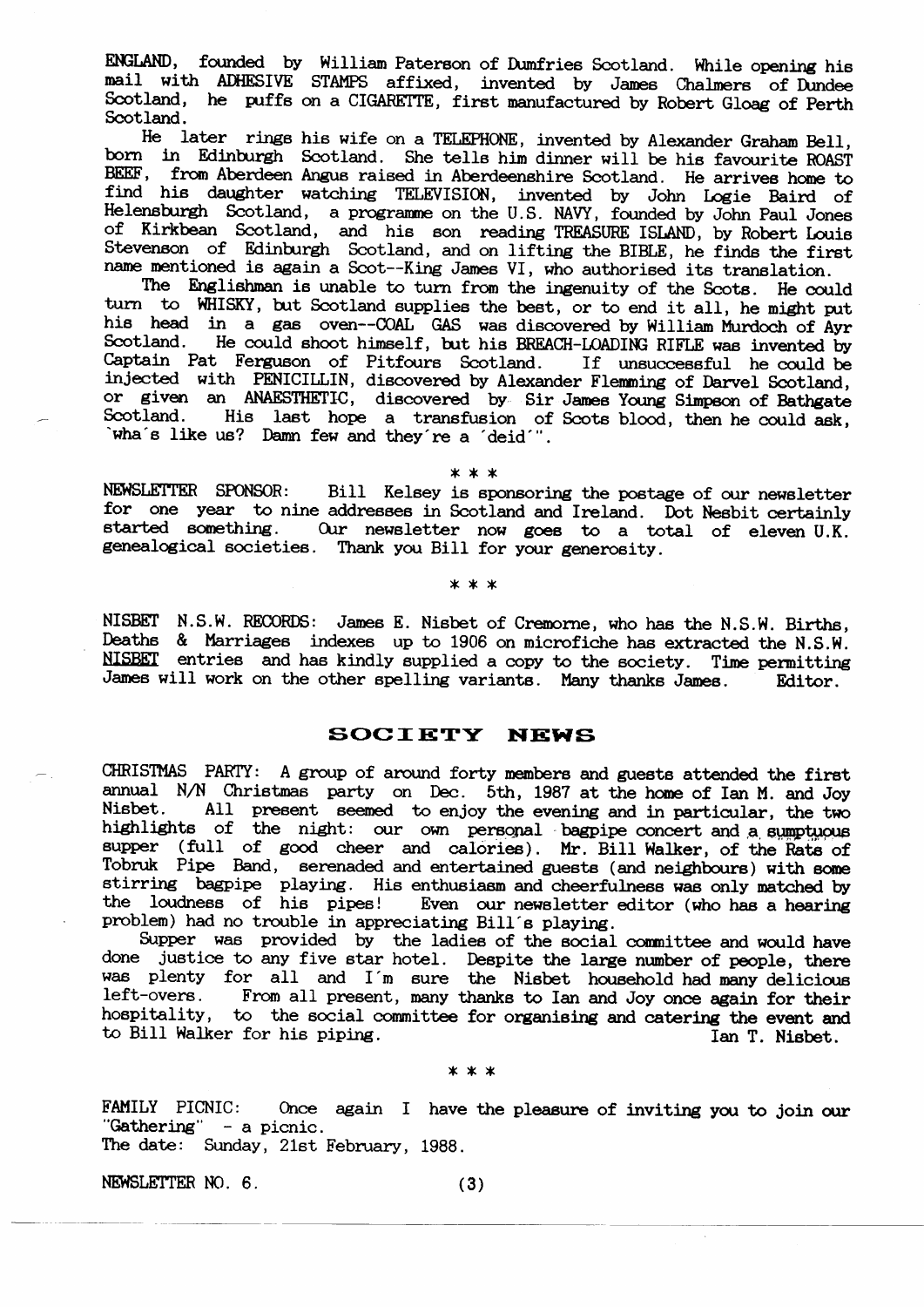Time: From 11.00 a.m.to 3.00 p.m. (The idea being, "come when you can).

The place: Studley Park (near Foot Bridge) Melway Ref. 2D - F8.

 $B.Y.0.$ : Everything including yourself and family. BBCue facilities including ample car parking.

Pray for good weather and I will be waiting to meet you there. Yours in tartan. Joy Nisbet for Social Committee.

 $*$ 

# INTERNATIONAL CLAN GATHERING

The Society's Gathering at Glasgow in August 1983 was attended by some forty people and a wealth of interest **WAB** generated in the Society.

It was then unanimously decided to arrange a similar major event in five years time that would receive worldwide publicity.

Time passes quickly and we now find ourselves about to fulfill this promise with the news the there will be an International Gathering of Nesbitt/Nisbets in the Border Country, Scotland on Saturday 28th May 1988.

With kind permission of Lord Lothian, the Gathering will centre on FERNIEHIRST CASTLE, JEDBURGH deep in Nisbet Country. A local map will show the village of Nisbet only three miles away to the north via Jedburgh and Nisbet House, Duns a few more miles distant. (Nisbet is not shown on the map to the right).

 $A11$  $of$ those who bear, or are interested in our family names will enjoy this occasion and it is hoped that the affair will be well attended.

DIRECTIONS: The Castle is reached from the A68 and is situated about 1.5 miles south of Jedburgh. It can be reached by a scenic route via the Jedburgh/Mossburnford/Camperdown Road.

# **AGENDA**

1100 Assemble at Ferniehirst Castle.

Introductions. 1130

1200 Regional Workshop.

1300 Luncheon.

- 1430 Reports from Workshops, regions and discussion.
- 1530 Speaker - Border Families.
- 1600 U.K. Society Annual General Meeting.
- 1615 Any other business.
- 1630 Gathering closes. Tea.

Registration: Registration is required by the 14th May 1988.

Accommodation: Details of accommodation can be obtained, and reservations made by applying  $\mathbf{to}$ :-The Tourist Information Centre, Murrays Green, Jedburgh - Roxburghshire.

Tel. 0835/63435

For further particulars please contact the secretary, Ian G. Nisbet.



\* \* \*

MEMBERSHIP GROWTH - YOU CAN HELP: Membership in the Society continues at a satisfactory level but there are many N/Ns who we have not been able to contact, particularly on the distaff (maternal) side of the family. This is where your Executive needs your help.

We are asking every member to forward the enclosed invitation to join to a known N/N. With every member a recruiting officer, the future of our society is assured. Please remember to insert your name on the invitation before posting. Ian M. Nisbet.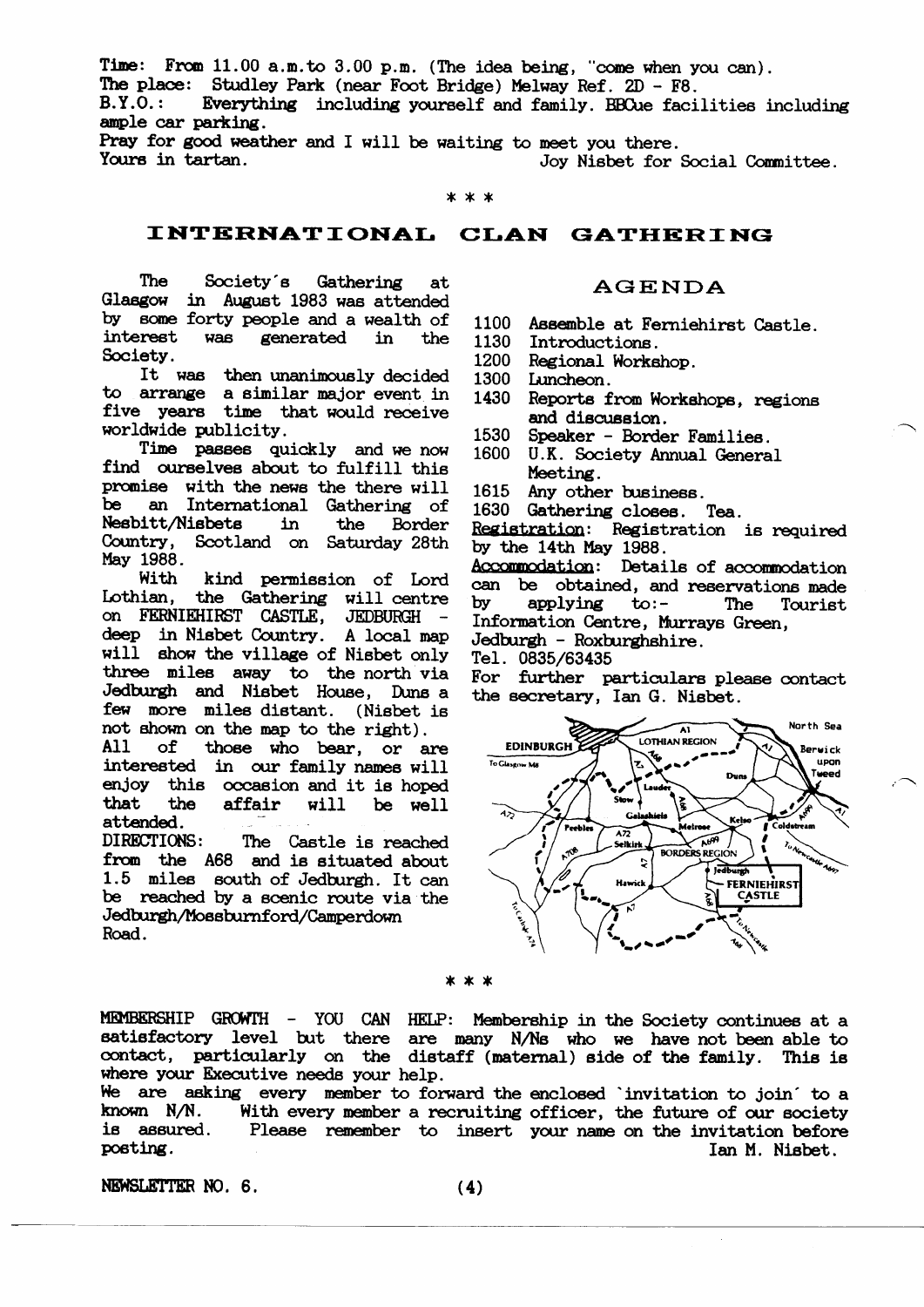# **FEATURE ARTICLE**

(Continuing with part 2 of THE NISBETS by J.W. Nisbet)

Although primarily a Scottish family, there have been many branches in other parts of the world. The Nisbets established themselves in England, Ireland, Canada and the U.S.A. They also had a close connection with Europe. In the fifteenth and sixteenth centuries some of them were mercenaries in the Scots Life Guards in the service of France. Others made their mark in Danzig, Prussia, Holland and Norway. Perhaps the most notable overseas branch settled in Sweden. It began with Welam Nisbeth, born in Scotland in 1596 and an emigrant to Sweden in 1627. He rose to the command of the Upland Regiment. He died in 1660 and was buried in Uppsala's Church of St. Lawrence. Vilhelm, his son, was ennobled in 1675 and since that time the Nisbeth coat of arms has been in the House of Knights in Stockholm.

While the Nisbet roots were in Berwickshire several branches gradually spread northwards. One, going northeast, tended to settle around Edinburgh.

In 1368 Alexandri de Nesbet made many bequests to the Cathedral of St. Giles. He expressed a wish that a Register of its revenues should be kept. That document was the basis of a volume of the Bannatyne Club; and in it there were many references to Nisbet burgesses of Edinburgh between the fourteenth and sixteenth centuries.

Three families from this branch call for mention - the Nisbets of Craigintinnie, Dean and Dirleton, all descended from a certain Henry Nisbet, born in 1535 and in 1561 a free burgess and guild brother of Edinburgh. In 1597-98 he was Lord Provost of the City. He died in 1607 and was interred in Greyfriars.

James, his eldest son, settled in Craigintinnie. Like his father he was an Edinburgh burgess. So too was William, his second son, born in 1569 and Lord Provost in 1616-19 and 1622-23. On the occasion of the visit of King James VI to the City in 1617 he was created a Knight. Meanwhile in 1609 he had purchased the lands of Dean, and before 1621 he caused to be built the splendid mansion house of Dean where Alexander Nisbet laboured over his System of Heraldry and where Sir Walter Scott found some inspiration for his description of Tully-veolan in Waverley. But soon after the Herald's death in 1725 the estate of Dean was acquired by Archibald Murray who renamed it Murrayfield. The house itself was demolished in 1845 to make way for the Dean Cemetery.

As the seventeenth century progressed Patrick, the third son of Henry Nisbet, emerged as Sir Patrick Nisbet of Eastbank and one of the Senators of the College of Justice. A Royalist, he had to relinquish his legal office in 1641 and died seven years later. His son John, born 1610, followed his footsteps and became both a Knight and a Senator of the College of Justice. In 1641 Sir John was one of three council for the defence of the Marquis of Between 1664 and 1667 he filled the dual office of Lord Advocate and Montrose. Lord of Session. He had purchased Dirleton Castle as a residence, and, after being raised to the Bench, he took the title of Lord Dirleton. In 1677, having incurred the hostility of the politically powerful Maitlands, he was obliged to resign his position of Lord Advocate. Leaving no male issue, he died in 1688, and of him Bishop Burnet could say that "he was one of the worthiest and most learned men of the age". Material supplied by our secretary Ian G. Nisbet. (This article will be concluded in the following newsletter.)

#### WANTED

#### (Members Searches)

James Nesbitt, m. Louisa Harris, (b. 1837) Lewisham, Kent England. Their children: Henry James, b. 1859, Melbourne Victoria. Louisa Ellinor, b. 1862, Melb., Vic., d. 1880, Melb., Vic. Edith Alice, b. 1864, Christchurch, N.Z. Mrs. Raewyn Hodgson of 50 Malton Road, Beecroft 2119, N.S.W. seeks information.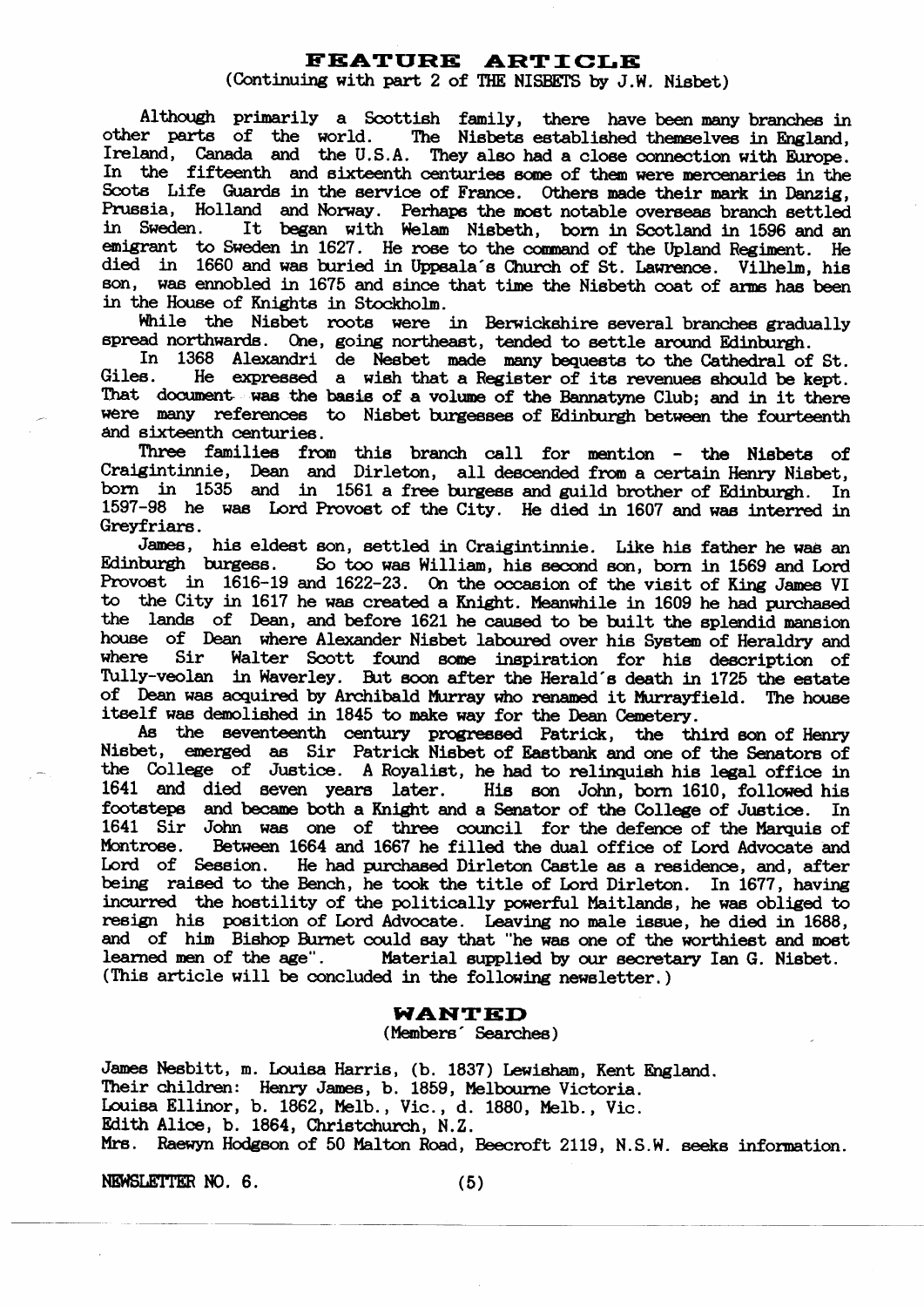of Louisa Harris Nesbitt.

Mrs. Hodgson is a non member. The details shown are from her letter to the editor received in October 1987.

#### \* \* \*

Seeking parentage of Nathaniel Nesbitt, b. 1763, Ireland, probably in the County of Monaghan at Ballybay; and his wife Jane Kennedy. Nathaniel migrated to the U.S. with his son William and other children in 1826/27 and settled in Ballybay Bradford County, PA.

Contact Mrs. Philip Gustafson, Stanford Road, Columbus OH 43212, U.S.A. From the N.A. & U.K. N/N Society Newsletter Vol. 5. No. 4, 1987.

#### \* \* \*

 $COLE:$ Thomas Cole or Coll, b. 1811 Belfast, convicted at Carrickfergus, Co. Antrim 23 March 1831 and transported for life. Arrived Sydney 13 Dec. 1831 in "Bussorah Merchant". Shoemaker on goldfields Turon, Sofala and others. Married at Queenbeyan 26 Dec. 1853 to Bridget Fitzgerald; 12 children. Died 9 March, 1883 Dubbo, N.S.W., Dau. Martha Cole married John James. Descendant, Mrs. Mary Nesbitt, 3 Dunrossil Crescent, Bathurst, 2795, N.S.W., seeks relatives in Ireland.

#### $* * *$

WANTED: Please remember, we do want members to forward SEARCH information for publication in our newsletter. We have had our successes since the formation of the society. See FOUND below, A LINK.

### **FOUND**

WHOSE ANCESTOR: A LINK. Mrs. Marie Foley of Horsham, Victoria and our president Ian M. Nisbet have discovered an ancestral family connection. They share the same gr. grandparents, John and Catherine (Thomson) Nisbet. John and Catherine were born at Tranent Scotland, c1828 and c1826 respectively. John arrived in Melbourne in October 1852 on the 'Julia'(?) having departed Liverpool in July of that year. John and Catherine married at Collingwood on 23 June 1854 and lived at Ararat where they raised six children. John died in 1916 aged 87 years.

Mrs. Marie Foley, 96 Natimuk Road, Horsham, 3400, Victoria.

#### \* \* \*

From "Victoria and Its Metropolis Past and Present 1888".

Nesbitt C.E.C., Kyneton, is a native of England, born in Northampton where he was engaged by the local bank of which his father, an eminent medical man was a In 1867 he emigrated to South Australia and joined the English, director. Scottish and Australia Chartered Bank of Australia. He was transferred to Melbourne, Victoria and appointed manager of the Kyneton branch in 1878. He married the same year.

It is likely that Charles Edward Connelly Nesbitt b. Northamptonshire, and who married Mary McCullock Russell, b. c1860 at Warnambool, Victoria, is the person referred to above.

\* \* \*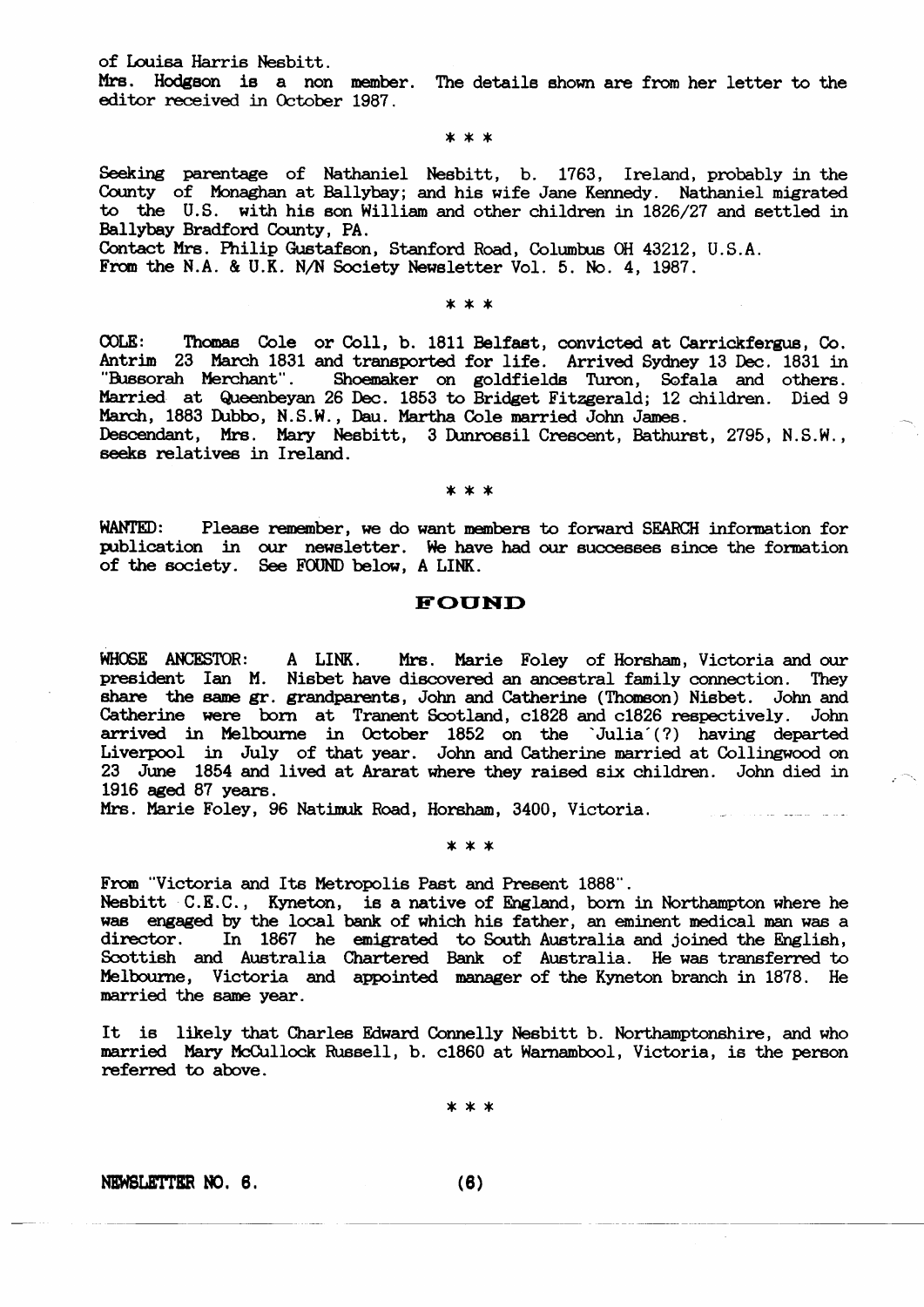|                   |      | NOTICE BOAR-D<br>(Upcoming Events in the Local and Overseas Calendar)            |
|-------------------|------|----------------------------------------------------------------------------------|
| 1988              |      | Feb. 19 Executive Meeting.                                                       |
| $\bullet\bullet$  |      | Feb. 21 Picnic Gathering at Studley Park. (please see pages 3 and 4).            |
| $\bullet$         | Apr. | Newsletter No. 7. (Closing date for material 1st March).                         |
| $\bullet \bullet$ | May  | Evening Meeting with Speaker. Details in April Newsletter.                       |
|                   |      | May 28 International Gathering at Ferniehirst Castle near Jedburgh,<br>Scotland. |
| $\bullet\bullet$  | July | Newsletter No. 8. (Closing date for material 1st June).                          |
| $\bullet\bullet$  | Aug. | Picture Night followed by supper.                                                |
| $\bullet$         | Oct. | Newsletter No. 9. (Closing date for material 1st Sept.).                         |
|                   | Dec. | Christmas End of Year Function.                                                  |

# **OBITUARIES**

We are sad to learn of the passing of the following and offer our condolences to family members:

NESBITT, Florence, who died on Oct. 25, 1987 was the wife of John, mother of Jack and grandmother of Vickie Birchall, both society members. She was aged 92 years. Florence and John had recently celebrated 63 years of marriage.

#### $* * *$

NISBET, Beverley, died Dec. 26, 1987, was the wife of Tom, mother of Ian G., (our secretary) Peter S. and Margie. Beverley's husband and two sons are society members.

### **TRIVIA**

"Do you mind the time"? An Irish way of saying, "Do you remember"?

From Irish Link No. 14, September 1987, P.O. Box 135 Sth. Melbourne, 3205 Melbourne, Victoria.

\* \* \*

DO YOU KNOW: Travelling down the coast of Northern Ireland one comes to INVER, a fishing village where lies buried the body of Thomas Nesbitt, b. 1730 who invented of all things, the harpoon gun used in whaling. From "Here's Ireland" by Brian MacMahon.

Material supplied by Mrs. Evelyn Clark of Eden Hills S.A.